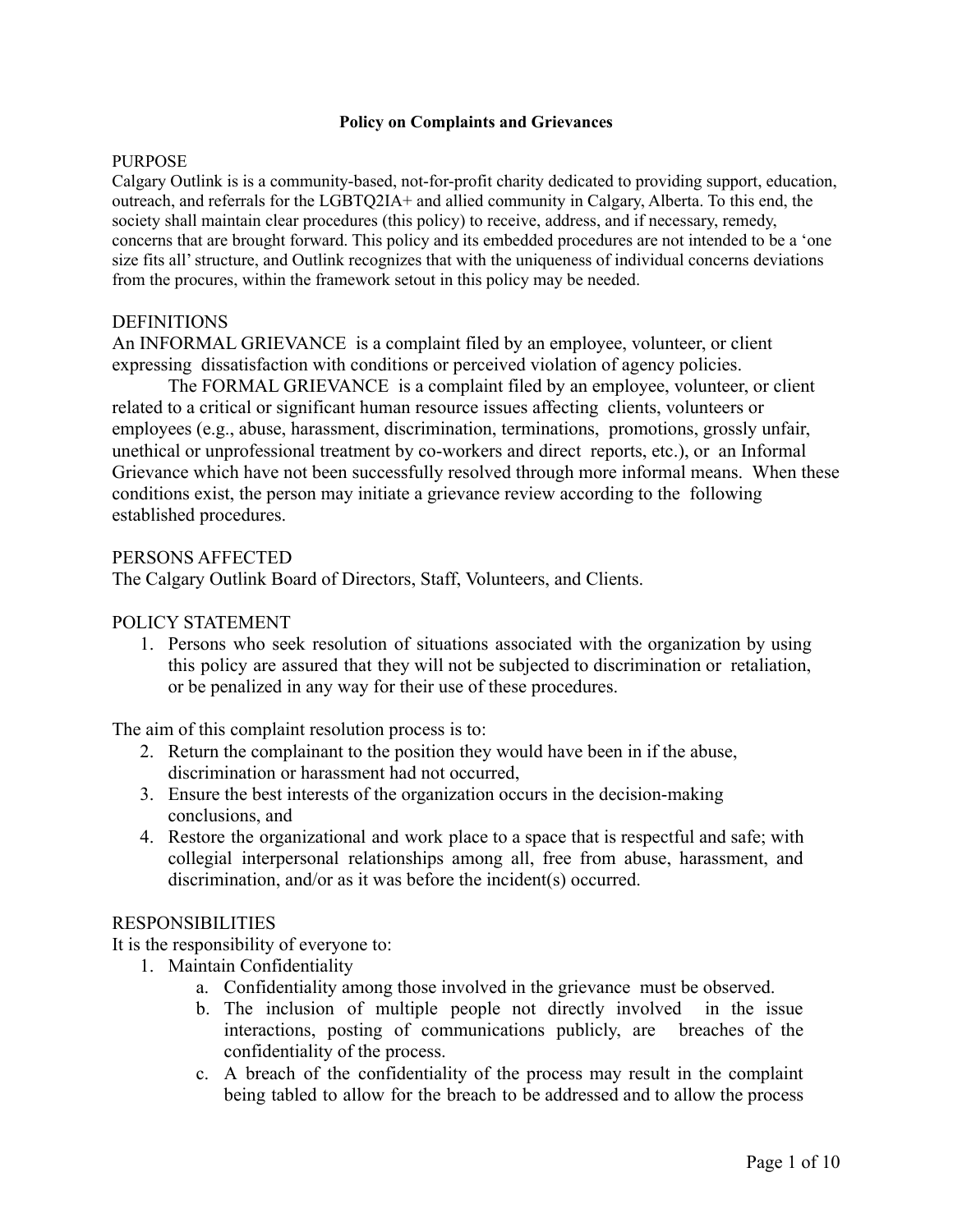to reformulated to address the breach.

- 2. Maintain Respectful Communications
	- a. Respectful communications among those involved in the complaint must be observed.
	- b. Communication during the process should be focused on communicating the concern and not aimed at causing new concerns.
	- c. If communication results in new concerns developing, the process may be tabled to allow for the new concerns to be addressed and to allow the process to reformulate to address the method of communication.
- 3. Provide Information in Good-faith.
	- a. When describing the concern or issue, it is recommended to simply give a step-by-step description of actual statements and behaviours.

It is the responsibility of the Board to:

- 4. When the Board of Directors becomes aware of a concern (see Formal Grievance below), they shall:
	- a. Ensure that any process utilized to address concerns is accessible to the participants (e.g. providing translation services or video conferencing).
	- b. Allow anonymous concerns to be brought forward, but recognize that anonymity can hinder the ability to address the root causes of a concern.
	- c. Determine if it is appropriate for the Board to address concern. (e.g. it would be inappropriate for the Board of Directors to make a determination regarding their own conduct without the supervision of an external entity).
		- i. If it is appropriate, the Board shall address the concern.
		- ii. If it is not appropriate, the Board shall engage with an external entity(ies) to help address the concern, and comply with all of the external entries recommendations and compensate the external entity(ies) fairly.
	- d. Determine if it is capable of addressing the concern.
		- i. If it is capable, the Board shall address the concern.
		- ii. If it is not capable, the Board shall engage with an external entity(ies) to build up its capacity and address the concern.
	- e. Address the Concern.

### **PROCEDURES**

- 1. When concerns are raised with the objective of stopping the issues, there is no incorrect way of bringing a concern forward. Therein, the Board, staff, and volunteers may utilize any mechanism they feel appropriate to voice their concerns, these mechanism may include, but are not limited to:
	- a. Communicating with any member of the Board of Directors,
	- b. Communicating with any member of the Calgary Outlink Staff,
	- c. Submitting concerns via email to any Calgary Outlink (@CalgaryOutlink.ca) email,
	- d. Communicating with the Ombudsperson (if there is one in place),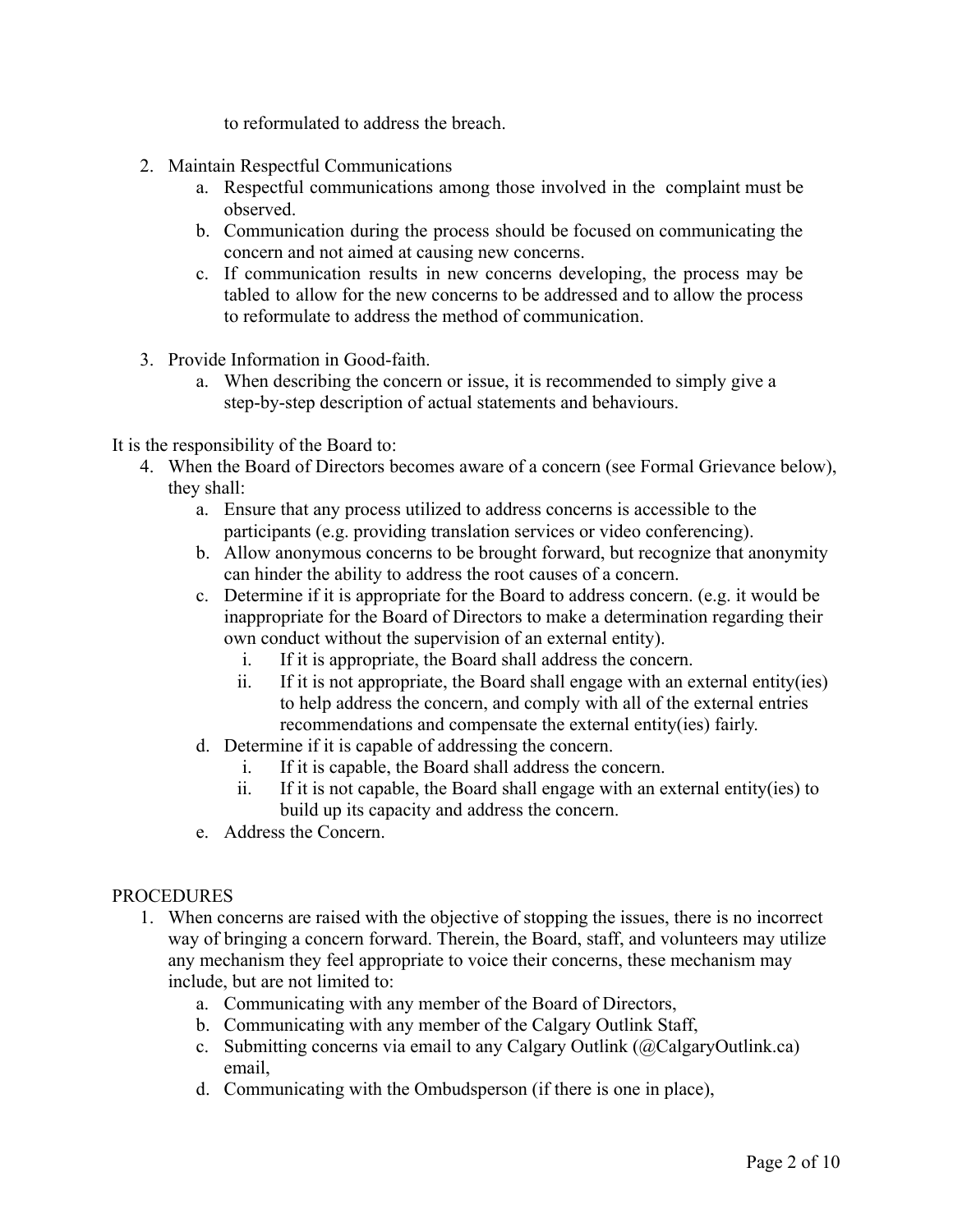- e. Accessing other policies that outline ways to raise concerns, or
- f. Drawing Calgary Outlink into discussions via social media.
- 2. When a member of the Board of Directors, Staff, or volunteers becomes aware of a concern, they shall:
	- a. Give consideration which elements of the concern should be, temporarily or permanently, withheld (e.g. the reporting person's name).
	- b. Give consideration which elements of the concern should be brought to the attention of their direct supervisor (the Direct Report) or to be brought directly to the Board of Directors.
	- c. Follow the process(es) outlined below in the Informal Grievance section or Formal Grievance section.

# **3. INFORMAL GRIEVANCE PROCESS, without Direct Report Involved.**

- **a.** Before a Formal Grievance is filed and a process launched, the person who identified the concern or issue shall make every effort to resolve the matter through informal direct face-to-face communication with the immediate person with whom they have the concern or issue with; and may involve their supervisor (e.g., the facilitator of the program or the staff resource person).
- **b.** Other individuals not included in the actual direct events should not be involved.

## **4. INFORMAL GRIEVANCE PROCESS, with Direct Report Involved.**

Informal Grievance Process, with a Supervisor Involved

- **a.** If any participant to a concern or issues wishes, the person may take the concern or issue to the person they directly reports to (Direct Report) or the direct report's delegate.
- **b.** In the case the grievance is with the direct report then the complaint report must go to the Calgary Outlink Board.
- **c.** The person receiving the complaint report will take the matter under consideration and attempt to resolve it or provide a explanation within 5 working days, unless additional time is needed to gather adequate information.
- **d.** The Board of Directors must be made aware of all grievances.
- **e.** As deemed necessary, the Direct Report shall use the Investigation Procedures (Appendix 1) in processing the Information Grievance.
- f. Upon conclusion of the Investigation Procedures the Direct Report shall use the Making Decisions regarding the Grievance (Appendix 2) to conclude the process.
- g. Upon conclusion, and if deemed necessary, the Direct Report may render consequences in alignment with Appendix 3.

### 5. **FORMAL GRIEVANCE PROCESS**

Only After Resolution does not Occur, Filing a Formal Grievance may Occur

- a. The direct report must be consulted before the Formal Grievance process is initiated.
- b. If the person's matter is unresolved, or not resolved to the person's satisfaction through direct communication and through the direct report, then the aggrieved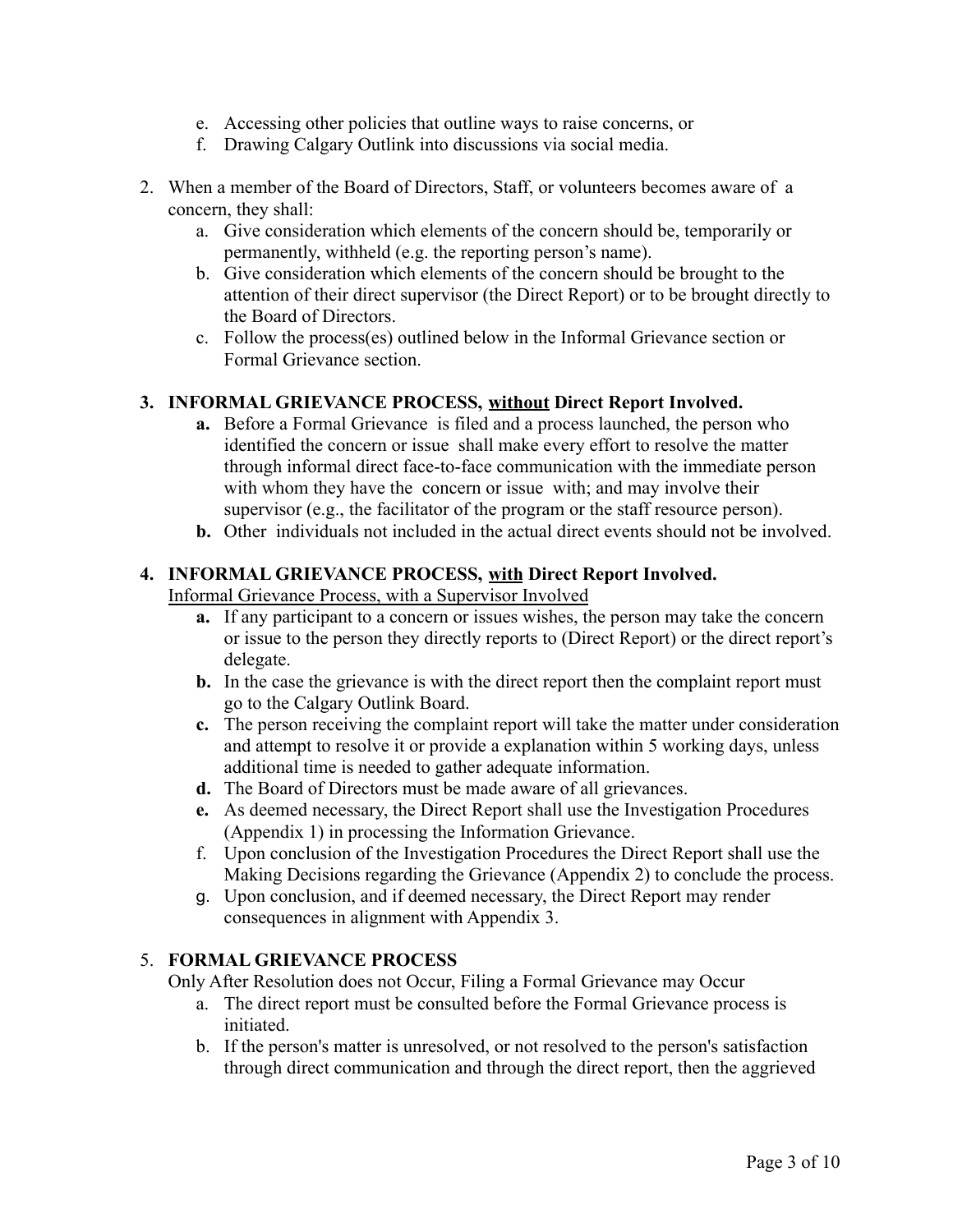person may file a grievance request with the Calgary Outlink Board within 5 working days following the direct report's response.

- c. This request should be made in confidence and to Representatives of the Board; it must outline:
	- i. The allegation being made, ensuring that a clear type of concern of issue is identified, and the section of the policy which has been alleged breached.
	- ii. Specific details of the problem, including names, dates, times and content of the interaction(s).
	- iii. Specific attempts at direct communication to resolve the complaint or issue.
	- iv. Specific attempts at resolution prior to initiating the grievance.
	- v. Resolution of the issues expected by the person.
- d. As deemed necessary, the Representative of the Board shall use the Investigation Procedures (Appendix 1) in processing the Formal Grievance.
- e. Upon conclusion of the Investigation Procedures the Board shall use the Making Decisions regarding the Grievance (Appendix 2) to conclude the process.
- f. Upon conclusion, and if deemed necessary, the Board may render consequences in alignment with Appendix 3 and/or change the consequences that had been previously rendered.
- 6. Creating a Final Response
	- a. After receiving the person's request, or when parties are first available, the Executive or its delegate will arrange a meeting with the person to allow the person to present a personal and complete description of the situation.
	- b. A copy of this grievance will be sent to the immediate Direct Report.
	- c. The Executive delegate will meet with the Direct Report and the Complainant to obtain additional information and seek a response from the person alleged to have not followed policies.
	- d. The Executive delegate will evaluate the information related to the situation and provide a response as soon as possible to the investigation being complete.

# REVISION HISTORY

● 2022-03-21: Revisions.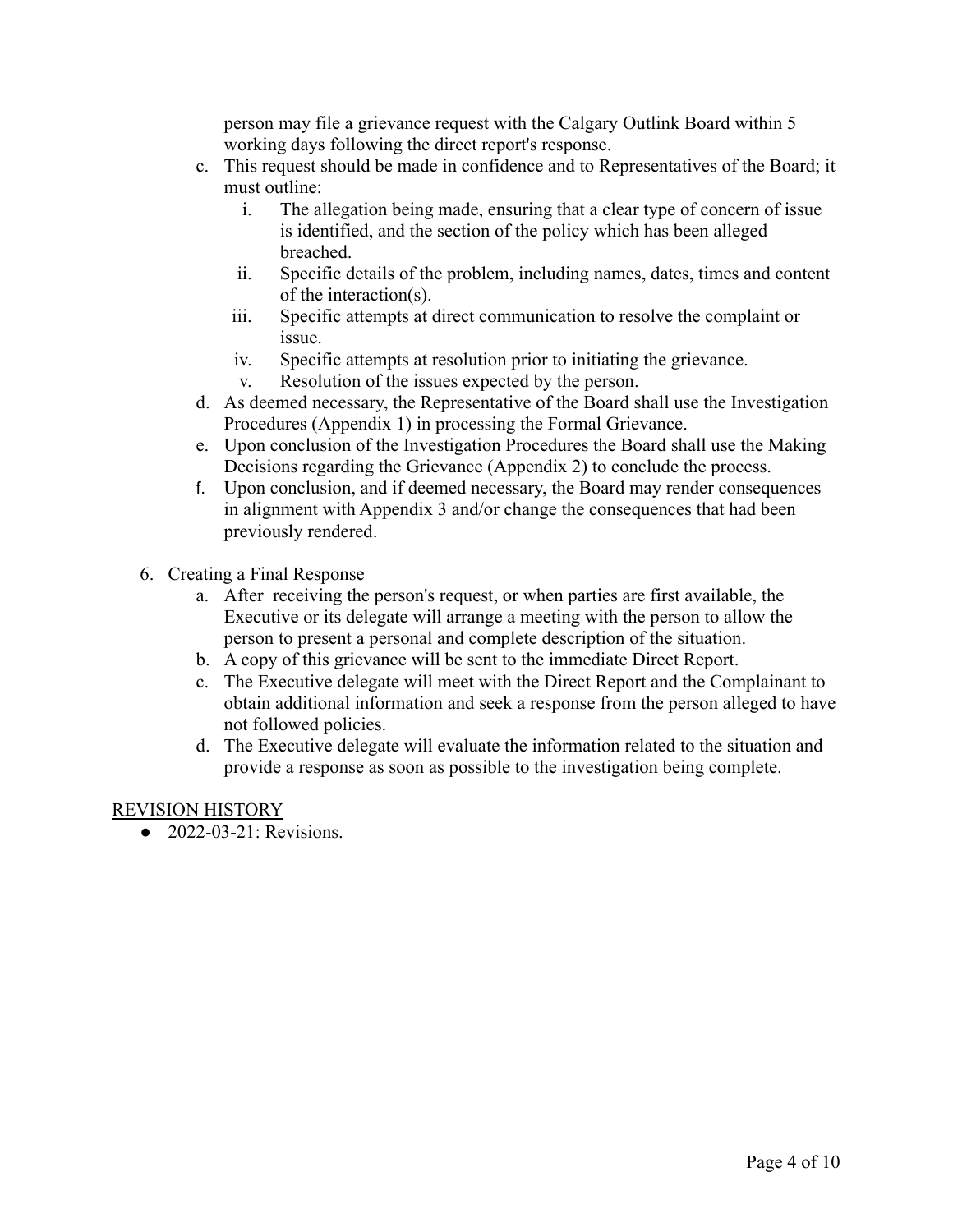### Appendix 1 - Investigation Procedures

The entire process should be descriptive, seeking clarity and substantiation of events, dates, and actual behaviours. Details that are descriptive and substantiated should be identified as such and included in the decision of the investigator.

Hearsay, innuendo, third party accounts, dishonesty, exaggeration or other types of communication, ideally, should be avoided. The investigator must approach the process with neutrality and in recognition of the right of both parties to a fair hearing. No one should be assumed to have broken policy before an investigation, and no one should assume the person making allegation is doing so frivolously.

Care should be taken to ensure all parties are made safe in the process, free to speak in confidentiality, privacy is respected. The Staff, Board, or Investigators may take any steps outside the investigation process to ensure people's safety before, during and after the investigation. It is the responsibility of the investigator to withdraw from the process in the event that their neutrality is compromised.

The investigation process must determine the factual events, if policy is breached and steps that are recommended to rectify the scenario, including ensuring all parties are safe.

1. Any investigation will normally be conducted by the Staff, Board, or if deemed necessary, an external investigator selected by the Board of Directors.

### **Information Finding**

- 2. The purpose of an investigation is to elicit information, not to disseminate allegations, and make recommendations to rectify the scenario.
- 3. Written details of a grievance provided by the complainant should be specific and it is the right of the respondent to know exactly what the allegation is.
- 4. The respondent should be allowed reasonable time to provide a considered response to the allegation. This written response should normally be provided within 10 working days of the respondent being notified of the allegation.
- 5. The complainant, the respondent and any support people will be informed of the need for confidentiality.
- 6. The complainant's grievance, the respondent's reply and the details of any actions taken by the complainant in attempts to conciliate at an earlier stage will form the basis of an investigation.
- 7. Where there is disagreement of fact, witnesses who have been appropriately cautioned about confidentiality may also be interviewed. Information should not be unnecessarily disclosed to witnesses.

### **Documentation of Evidence**

8. Information gathered during the investigation, will be documented by the Staff, Board, or Investigator and together with the other written statements and reports will be used to test the substance of the allegation. The documentation should be summarized to describe points of evidence and step-by-step events.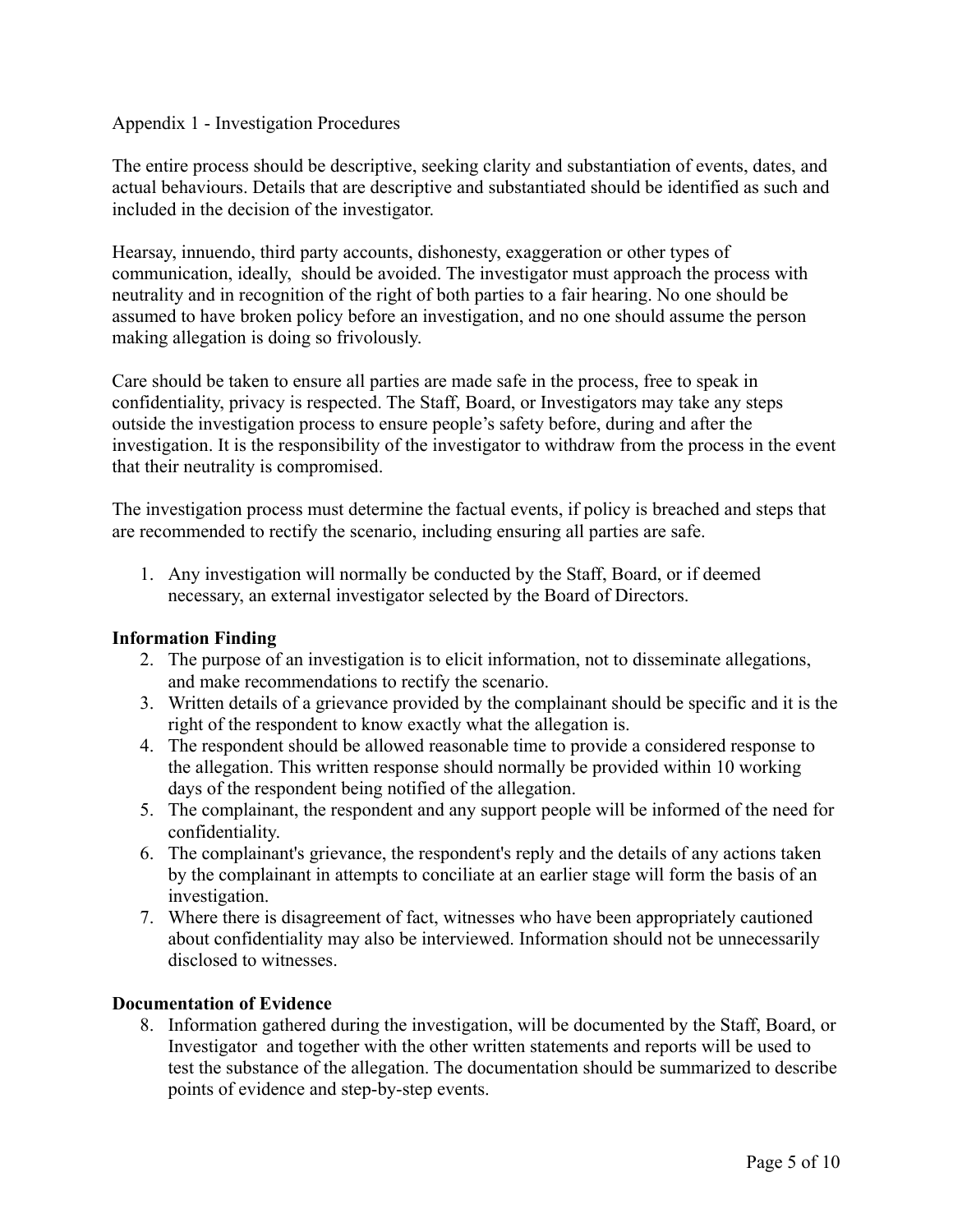Points of evidence includes documented details of the problem, including names, dates, times and content of the interaction(s), described specific behaviours or actions, described specific verbal statements and quotes, and witness accounts. Personal feelings should only be included when described by the person with the feelings (I felt...). Evidence does not include: hearsay (i.e. I/we heard, but I did not witness it myself, that ...); innuendo; third party accounts; dishonesty; exaggeration of communications, behaviours, or verbal statements. Nor does it include second hand or third party accounts and opinions of another person's feelings (they felt.... – no one can feel exactly how another person feels, so only the person with the feelings should describe their own feelings).

Omissions of evidence, lack of evidence, or inability to describe facts should also be described. Points of evidence may not be conclusive, but it should be able to determine whether the allegation is true on the balance of probability.

### **Report and Resolution**

- 9. A report is then written for Board decision with recommendation to be considered. These are then reviewed and adopted or revised by the Board. The report should outline all steps taken from informal and/or formal investigation and description of points of evidence. Based on evidence and steps taken, new recommendations can then be described and submitted to the Board of Directors.
- 10. The Board can then delegate implementation of any steps to resolve the situation.

# **Exceptions to Procedural Steps**

The organization recognizes that there may arise certain circumstances in which it may be inappropriate for persons to pursue the resolution of a grievance in the steps outlined above. In these situations, the employee may file the written grievance as a first step and the Board delegate may adopt an alternate process after consultation with the Board. Where a grievance involves a Member of the Board, the matter will be referred to an external investigator to avoid further conflict.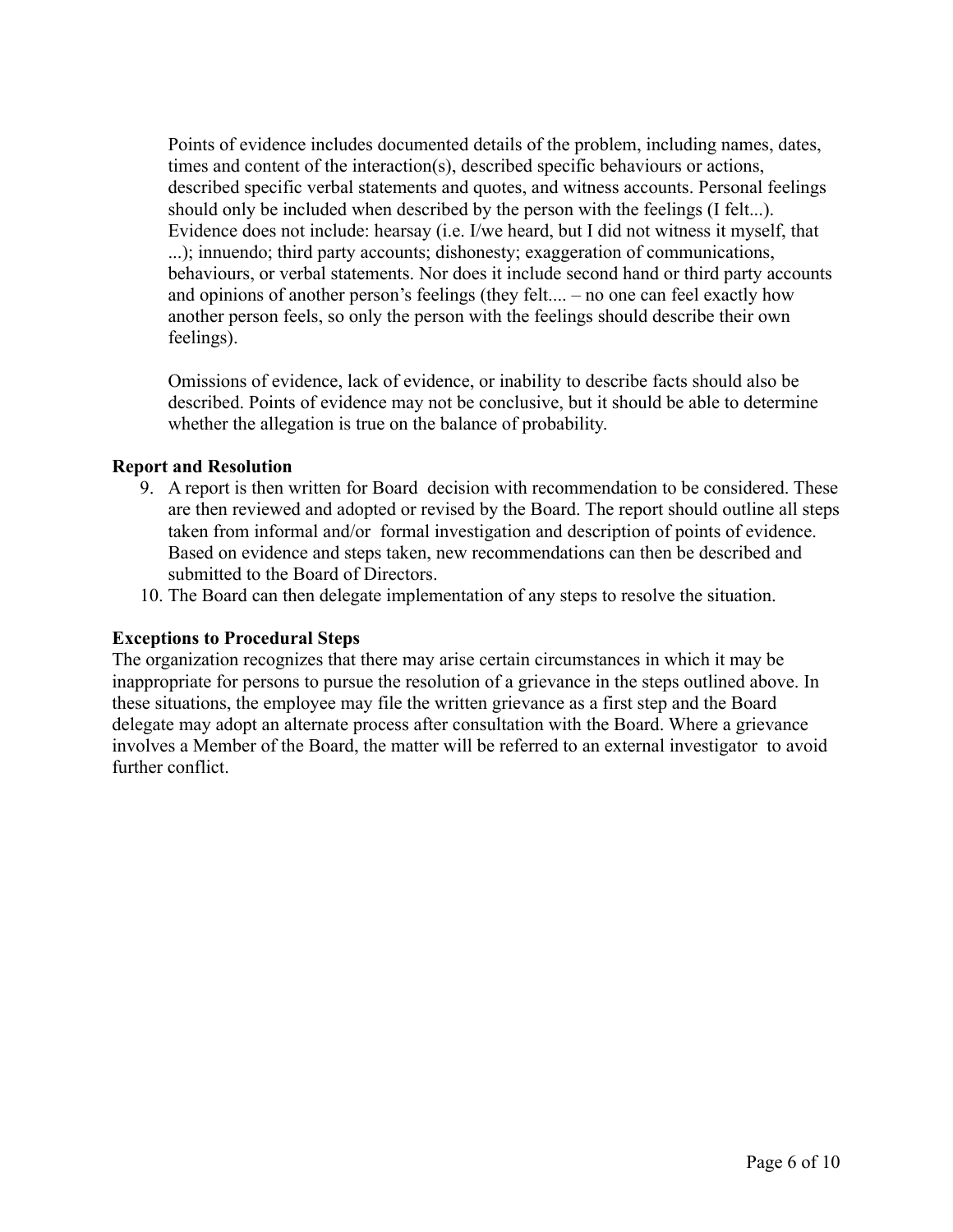## Appendix 2 - **Making Decisions regarding the Grievance**

### **Complaint's regarding abuse, harassment, discrimination, & unethical conduct**

## *A. Complaints that do not meet the definition of abuse, harassment, discrimination, &/or unethical conduct*

If the person responsible for managing the complaint process determines that the allegations are frivolous or do not satisfy the definition of abuse, harassment, discrimination, &/or unethical conduct the person informs the complainant that the complaint can not be accepted and provides the reasons for his decision.

In order to respect the principles of procedural fairness, the respondent is notified that a complaint was received, is provided with the allegations as they relate to him or her and the reasons why the complaint was not accepted. If the respondent requires a copy of the complaint, they have a right to obtain it.

Frivolous complaint. A frivolous complaint is one of little or no weight or importance ... characterized by lack of seriousness; or manifestly futile. The frivolous complaint does not require an investigation to come to the evident conclusion that it is frivolous. The complaint should not proceed any further when, from a simple initial review, it is evident that it will not be possible to substantiate it because the complainant provided no specific allegations or information surrounding the allegations and, upon request, does not provide the necessary information to initiate a proper investigation of precise behaviours, acts, events or displays.

Vexatious complaint or one made in bad faith. A vexatious complaint, or one made in bad faith, is about intent and may only be determined through an investigation. This investigation would seek to determine if either the complaint was made intentionally for the purpose of vexing and annoying or embarrassing a person or the complaint was not calculated to lead to any practical result; or there is evidence of bad faith on the part of the complainant indicating an intention to mislead or if there is the presence of ill-will.

# *B. Complaints that meet the definition of abuse, harassment, discrimination, &/or unethical conduct*

If the complaint meets the definition of abuse, harassment, discrimination,  $\&$ /or unethical conduct, the person responsible for managing the complaint process informs the complainant in writing, that the complaint is deemed admissible. The investigator also informs the respondent in writing that a complaint has been received. The respondent is provided with a copy of the allegations and is given an opportunity to respond to the allegations in writing. The parties' managers are made aware of the situation, if appropriate, and are provided with the information on a need to know basis so that they can support the parties, manage the impact on the team and keep operations running smoothly.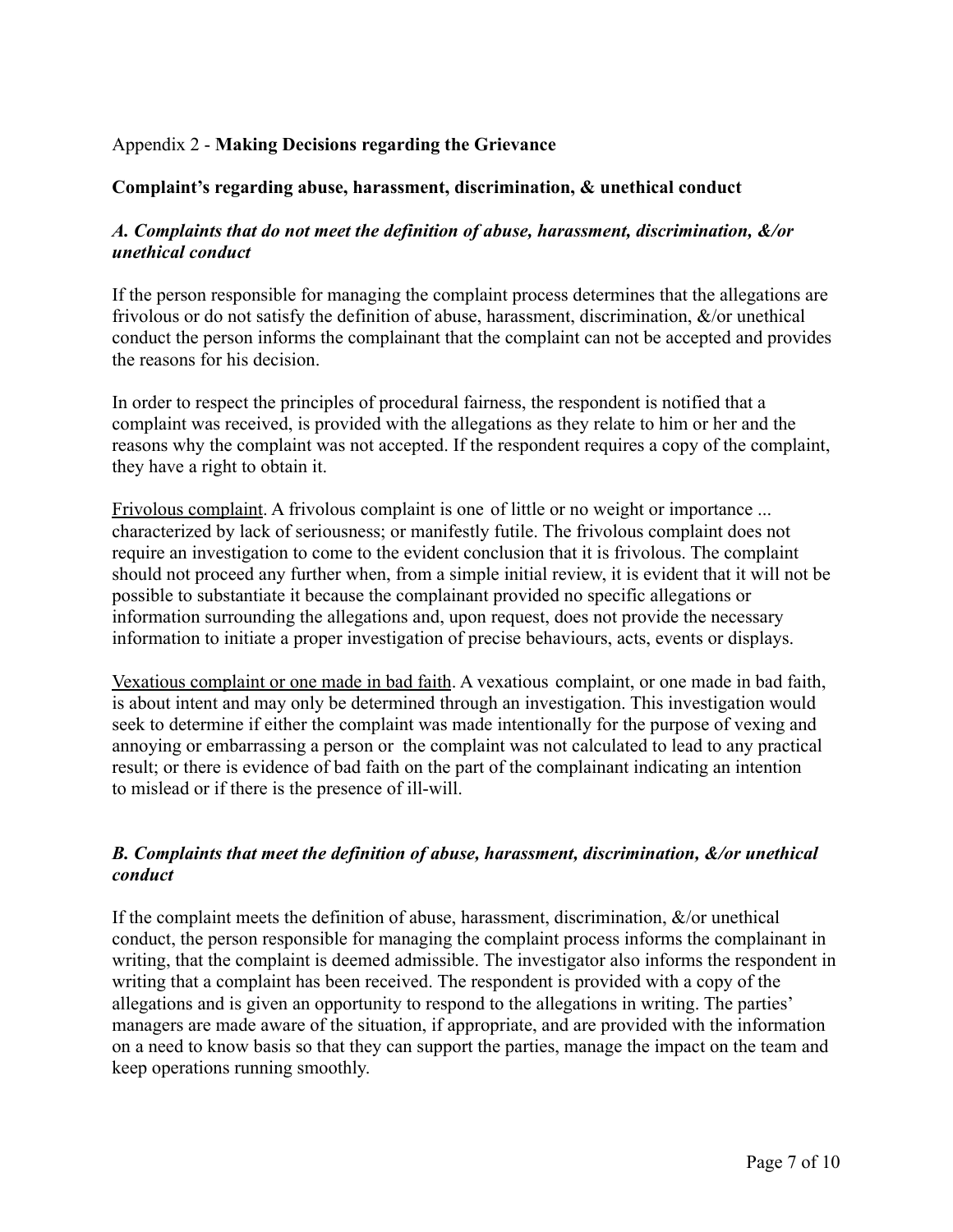Admissible complaints. It must be determined that, if true, the alleged act(s) would be a violation of Calgary Outlink's policy and/or of legislation. These alleged act(s) could include, but are not limited to:

- The behaviour was directed at the complainant;
- The complainant was offended or harmed;
- The respondent knew or reasonably ought to have known that their behaviour would cause offence or harm;
- The behaviour occurred in the workplace or at any location or any event related to Calgary Outlink.

Repetitious behaviour versus single event. It is important to consider the severity and impropriety of the behaviour (act, comment or display) in the circumstances and context of each situation.

Harassment & Bullying. Essentially, the definition of harassment means that more than one act or event need to be present in order to constitute harassment and that taken individually, this act or event need not constitute harassment. It is the repetition that generates the harassment. In other words, workplace harassment consists of repeated and persistent behaviours towards an individual to torment, undermine, frustrate or provoke a reaction from that person. It is a behaviour that with persistence, pressures, frightens, intimidates or incapacitates another person. Each behaviour, viewed individually, may seem inoffensive, however, it is the synergy and repetitive characteristic of the behaviours that produce harmful effects.

Please note that one single incident can constitute harassment when it is demonstrated that it is severe and has an important and lasting impact on the complainant.

Discrimination. Discrimination is treating another person differently based on ascribed characteristics.

Abuse. Abuse is defined as:

- emotional (attack on the person's self-concept and self-worth, including intentional rejection, isolation from others, threats, humiliation, unrealistic expectations, or inappropriate accusations/criticism, negative exposure to someone with a mental or emotional condition),
- physical (trauma or injury to any part of a person's body), or
- sexual (non-consensual exposure or subjection of a person to sexual contact, activity or behaviour,
	- "non-touching" activities (e.g. obscene phone calls/conversations, indecent exposure or exhibitionism, non-consensual masturbation in front of a person, deliberate exposure to others engaged in sexual activities, exposure to any forms of pornographic material)
	- non-consensual "sexual touching" activities (e.g. fondling a person, making a person touch another person's genital area, or sexual intercourse)
	- "sexual exploitation" (e.g. engaging a child for prostitution, using a child in pornography or luring a child via the Internet for sexual purposes)).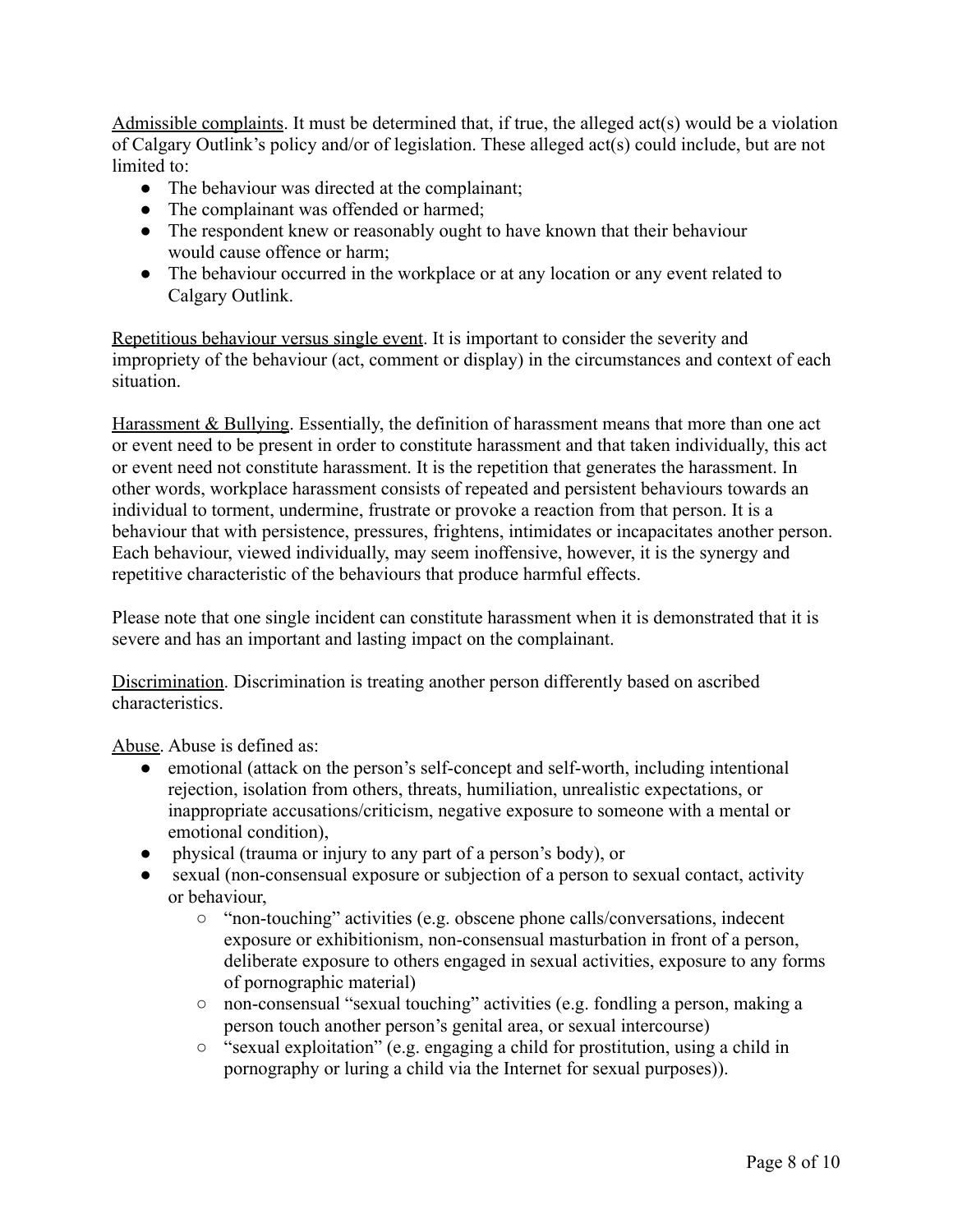Intention. In order to conclude that harassment, abuse, or discrimination occurred, the intent of the respondent to cause offence or harm by his/her acts, comments or displays does not need to be demonstrated; it is the impact on the other person that is taken into account. However, if this intent was present and can be demonstrated, it will be a factor in the determination of the corrective or disciplinary measures.

Reasonableness. To determine if a person ought to have reasonably known that the behaviour was improper, we must ask what a reasonable person, well informed of all the circumstances and finding themself in the same situation as that of the complainant, would conclude. The behaviour in question is not only assessed by the impact or effect on the person, but it is also assessed against a reasonably objective standard. An element of assessing 'reasonableness' shall include community agreements, (e.g., Calgary Outlink's Policy on Safer Spaces Ground Rules) and any other common standard of acceptable behavour enacted within Calgary Outlink's spaces.

When considering the reasonableness of a complaint, everyone (i.e., the investigator, the respondent, and the complantant) shall have the opportunity to offer feedback regarding i) did the behaviour exceed the reasonable and usual limits of interaction in the Calgary Outlink spaces, and ii) would a person, other than those involved, be offended or harmed by this conduct?

Sexual Harassment. In the case of alleged sexual harassment, it is also important to note that a single incident may be viewed to be more significant in circumstances when the parties' relationship at work is one where the respondent has influence or power over the complainant with regard to career advancement, performance review, work assignment and when the incident(s) leads to adverse job related consequences for the complainant.

Equity and Cultural Context. In administering this policy, and all policies, Calgary Outlink recognizes:

- a. That racism, colonialism, white supremacy, and other forms of power & oppression can manifest itself in many different forms, including (but not limited to) explicit actions or systemic structures; therein as an organization it must make conscious and explicit efforts to work against the effects of racism and white supremacy.
	- i. Further, Calgary Outlink recognizes that it is an organization based on colonialist and privileged structures and must actively work to overcome these structures.
- b. That it, and its Board of Directors, its Staff, and its Volunteers, have varying relations to systems of power that impact and guide how they interact with Calgary Outlink. To this end, Calgary Outlink shall, whenever possible, work to remove the negative impacts that these systems of power create.
- c. That gender and sexually diverse peoples lead complex lives and that many types of issues are queer issues by virtue of the intersectionality of life.
	- i. Calgary Outlink recognizes that LGBTQ2IA+ people are a gender and sexually diverse population, and that there is no "one size fits all" solution and that it occasionally must go to additional lengths to addresses the needs of people.